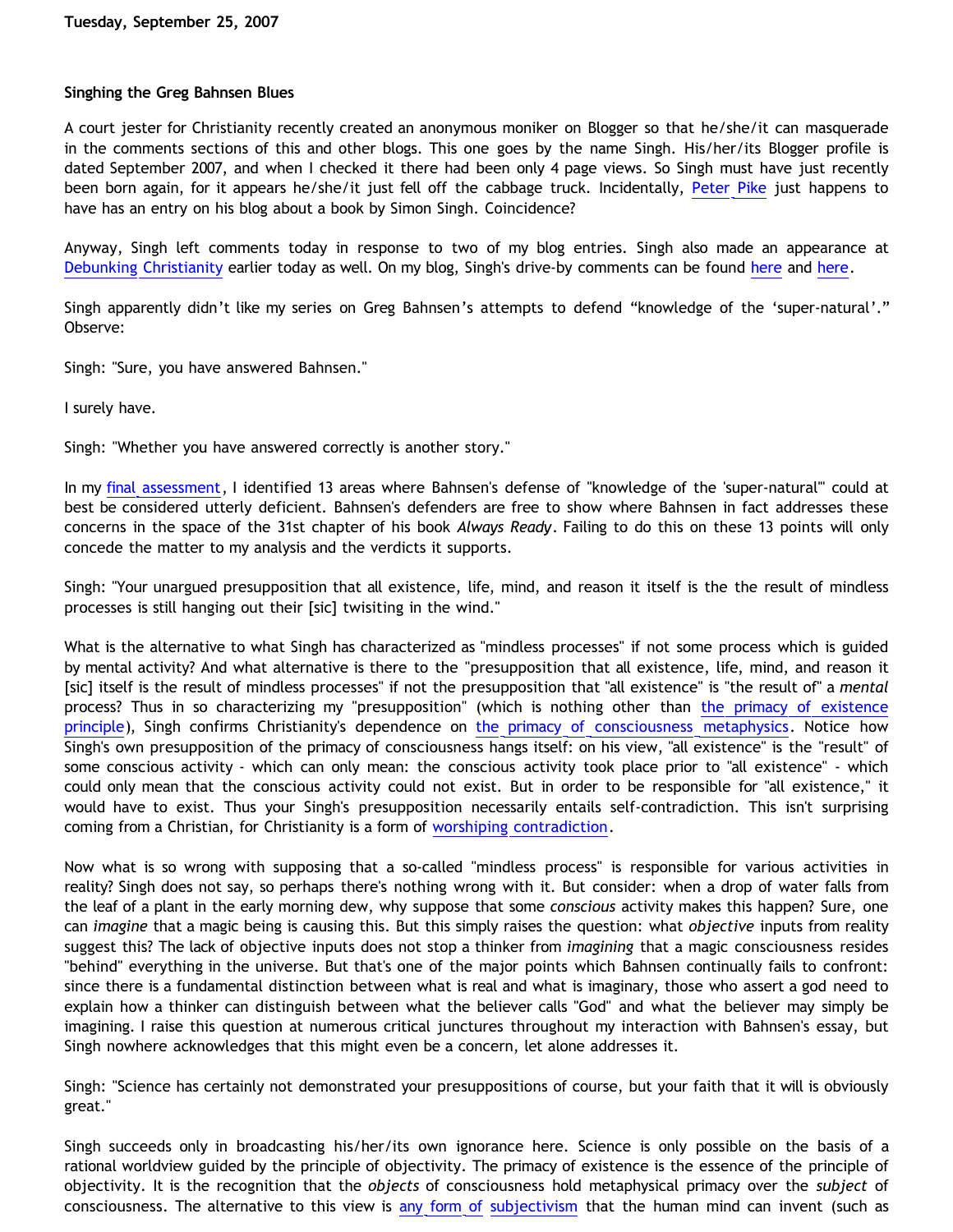Christianity). In terms of essentials, the primacy of consciousness view of the world ultimately reduces to the view that wishing makes it so. Obviously science does not proceed on the basis that wishing makes it so; rather it proceeds on the basis that facts obtain regardless of what we wish and that the scientist's task is to *discover* and *identify* those facts, whatever they might turn out to be. Since science is not possible on any basis other than the primacy of existence principle (the recognition that existence exists independent of consciousness), there is no scientific burden to demonstrate the truth of the primacy of existence. It is in fact axiomatic - a base-level truth upon which all other truths depend. If the primacy of existence were not already true, science simply would not be possible. The fact that science not only is possible but is an amply developed field of human endeavor, is for the purposes of serving the point thus taken as sufficient confirmation of the primacy of existence. To deny this is to deny the principle of objectivity and surrender the mind to outright subjectivism.

Singh: "And I do use faith in the same perjorative [sic] sense that you do, in this context."

It is the bible, not I, which associates faith with hoping (see specifically Hebrews 11:1). And it is Greg Bahnsen himself, not I, who characterizes faith as [belief without understanding](http://bahnsenburner.blogspot.com/2007/01/faith-as-belief-without-understanding.html). If Singh affirms things on faith, that's not my problem.

Singh: "Frankly, your self referential rehashes and baseless moral pronouncements are unconvincing."

It's not clear what Singh is referring to here. So saying whatever it is he has in mind is "unconvincing" is unhelpful to anyone other than himself.

Singh: "The great flaw in your whole continuing thread is your constant claims that Bahnsen does this...Bahnesen does that...without adequate (or, in many cases ANY) references to where EXACTLY he does this."

This is so false that it's apparent that Singh hasn't bothered to read any of my installments interacting with Bahnsen's essay. I give "references to where EXACTLY" Bahnsen does precisely what I cite him doing. What's more, I identify the book where does this, and I cite the page number. And I go even further to quote exactly what he says. Then I interact with it.

Whether he/she/it realizes it or not, Singh demonstrates that his/her/its commitment to Christian mysticism is emotional rather than intellectual in nature. Singh's concern is to discredit my criticism of Bahnsen without assembling any counter-criticism of his/her/its own or showing where in fact Bahnsen addresses the issues which I have raised. Apparently Singh sees that his/her/its champion apologist has been decisively exposed as a blathering fake, and frustrated by this he/she/it feels a need to retaliate. Why does it matter to Singh what I or any other critic of Bahnsen has to say? Did Singh really believe that such paltry comments are going to accomplish anything of value by emoting in this manner? T'is true, Christians do believe all kinds of foolish things, so perhaps this is the case.

Singh: "And knowing how much you despise Christians, from your remarks on other blogs, I am certainly not going to place any "faith" in your representing him correctly."

I nowhere ask that any of my readers "place any 'faith' in" anything I do, say or present in the first place. In fact, I have published arguments for my verdicts. But I don't see that Singh has interacted with any of them. Why, for instance, does Bahnsen seem so oblivious on the relationship between perception and conceptualization, as his own statements make clear? If Singh thinks I'm wrong in concluding that Bahnsen did not understand the relationship between perception and the conceptual level of cognition, where does he present his understanding on this, and why didn't he integrate it into his "defense" of his "knowledge of the 'super-natural'"?

As for the claim that I "despise Christians," this only shows that Singh is a very poor judge of character. Singh has mistaken his/her/its own umbrage with evidence of spite on my part. On the contrary, however, I love Christians. They make for great entertainment. Singh is a case in point.

by Dawson Bethrick

Labels: [Christian Psychopathy](http://bahnsenburner.blogspot.com/search/label/Christian%20Psychopathy), [imagination](http://bahnsenburner.blogspot.com/search/label/imagination)

*posted by Bahnsen Burner at [6:00 PM](http://bahnsenburner.blogspot.com/2007/09/singhing-greg-bahnsen-blues.html)*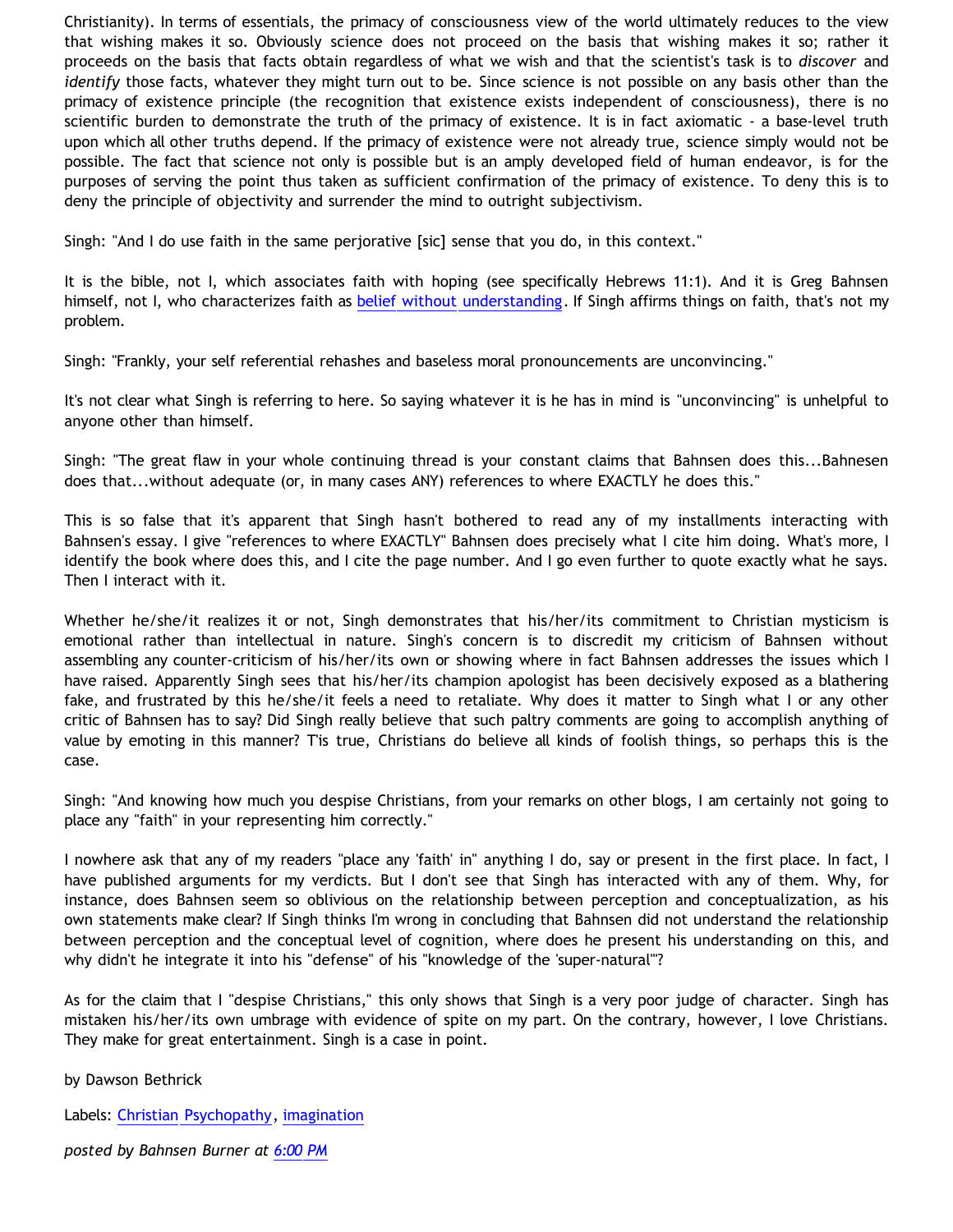## **1 Comments:**

[lordodamanor](http://www.blogger.com/profile/13834108238546908018) said...

"One is that the bible is painfully ambiguous in its use of the word 'faith'."

Thanks for proving that you've never read, or have never understood Scripture. Unequivocably Jesus states, "You will know the Truth, and the Truth will set you free."

You quoted Hebrews 11.1, but inacurately expound it. "Now faith is the assurance of things hoped for, the conviction of things not seen." Estin de pistiv elpizomenwn upostasiv, pragmatwn elegxov ou blepomenwn.

To unpack this: Pistis is derived from a root that means immovable, the foundation, the rock, the essential, basis, elemental, base knowledge. Hupostasis means that which is the substance, again, elemental. Elpizo, is the thing expected. To put this back together, faith is faith is faith, or knowing is knowing is knowing, or faith is the essence of hope. Or, faith is the possession of the thing hoped for. Analogously, water is H2O.

Pragma, means fact, a proven thing done. Blepo, has a wide variety of meaning, but for this context it simply means to observe and coupled with Ou meaning not, ou blepo expresses the unseen.

So, the bible is not "painfully ambiguous." It is exacting, expansive, extensive in its definition. Calvin in his Institutes takes an entire book, along with many references elsewhere to explore the meaning, not obliquely, but rather exegetically, with incurrence, understanding the critical nature of faith's percise definition and operational application.

"Now what is so wrong with supposing that a so-called "mindless process" is responsible for various activities in reality? Singh does not say, so perhaps there's nothing wrong with it."

## So, you're a presuppositionalist?

"But this simply raises the question: what objective inputs from reality suggest this?"

"No man knows another's pain." This Scriptural view is contrary to the psychological expression of empathy. So which is true? A man's pain is a subjective reality. He may know it as objective, but only in himself. He may even express it objectively to another. But, the other cannot know that pain which is subjectively experienced by the one expressing it. So, how do you establish that you are not just imaginining that you have pain? There are no external inputs to objectively establish your subjective experience. The observations of another can only establish that he is observing what appears to be the experience of pain, but since pain can be faked, visual observation can not establish the existence of pain let alone the experience of it. Now, you may want to argue that with modern technology, pain centers can produce measures that when associated with self-reports, substantiate that pain is occuring. Yet with that, there may not be any physiological cause. Another problem of course is in the objective measures of quantity and quality, for which, there is yet no means to establish a baseline for the experience, individually, which can be used acrossed populations. In the end the experience of pain is just your imagination by any external measure.

Your example of a drip simply involves you in the infinite regress. You state the processes that can be observed without discovering the source of those processes. You simply presuppose their existence, eternally, unsuccessfully avoiding the tautological, recursive, said so is so, redundancy.

You might likewise presuppose that because you experience pain, that there must be an objective measure of its experience. You might even presuppose, that since technology advances, what was unable to be observed, since it can be experienced, that some day there may be a means to objectify it. There is no such thing, and never will be. The only true measure of pain is always, and ever will be, relative to the subjective experience of it. So, how do you know that pain exists, as opposed to your just imagining it does? Or, how do you know what you know of pain? Or, what is the basis of your epistimology of it? Similarly, how can an observer know what you know? Like pain, he can only experience the knowledge of what you say you know. He cannot experience your knowing it. So, how does an objective observer establish that you are truly knowing what you say you do. You may be able to argue that you do. You may be exact in your expression of any given data. The same could be said of your subjective experience of your existence. You say you exist, another may observe that you exist, but how do you establlish for the observer that you know you exist. The observer cannot know with certainty that which he cannot see, namely your experience.